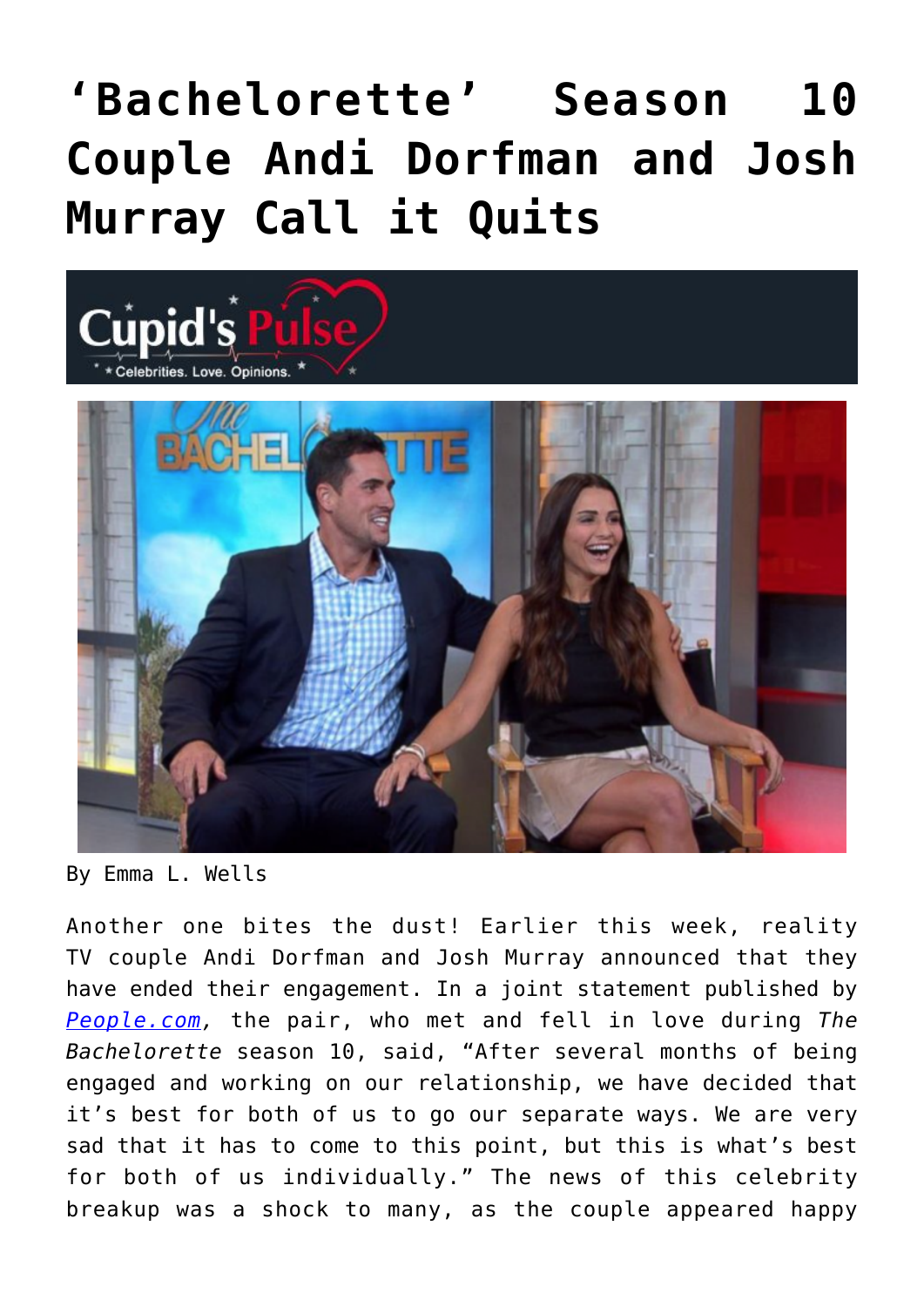during their red carpet interview prior to Monday night's premiere of *The Bachelor*.

## **In light of this surprising celebrity breakup, how can you handle questions about your sudden split?**

**Cupid's Advice:**

The trickiness and difficulty of a breakup doesn't necessarily end as soon as you and your significant other call it quits. After you admit that it's over, you then have tell your loved ones. So how do you stay diplomatic when your friends want to hear about the drama? Cupid has some tips:

**1. Just say "no comment":** Breakups are private and potentially very painful for the parties involved, so there's nothing wrong with telling a questioner that it's none of their business. However, it's usually best to put it as nicely as possible. Thank the person for their concern and then simply say that it's a private affair and that you'd rather not talk about it.

**Related Link:** ['Bachelor' Winner Nikki Ferrell Confirms Split](http://cupidspulse.com/82929/bachelor-nikki-ferrell-confirms-juan-pablo-split/) [from Juan Pablo](http://cupidspulse.com/82929/bachelor-nikki-ferrell-confirms-juan-pablo-split/)

**2. Avoid pointing fingers:** In most situations, a split is not the fault of just one person. Take a cue from this celebrity breakup and do your best not to place blame on your ex. After all, listing the faults of your former partner post-breakup isn't going to make you look any better.

**Related Link:** [Can You Really Find Love on 'The Bachelor'?](http://cupidspulse.com/69076/marni-battista-can-you-find-love-on-the-bachelor/)

**3. Be on the same page:** Right after your split, this may seem near impossible, but in the coming months, it will help the